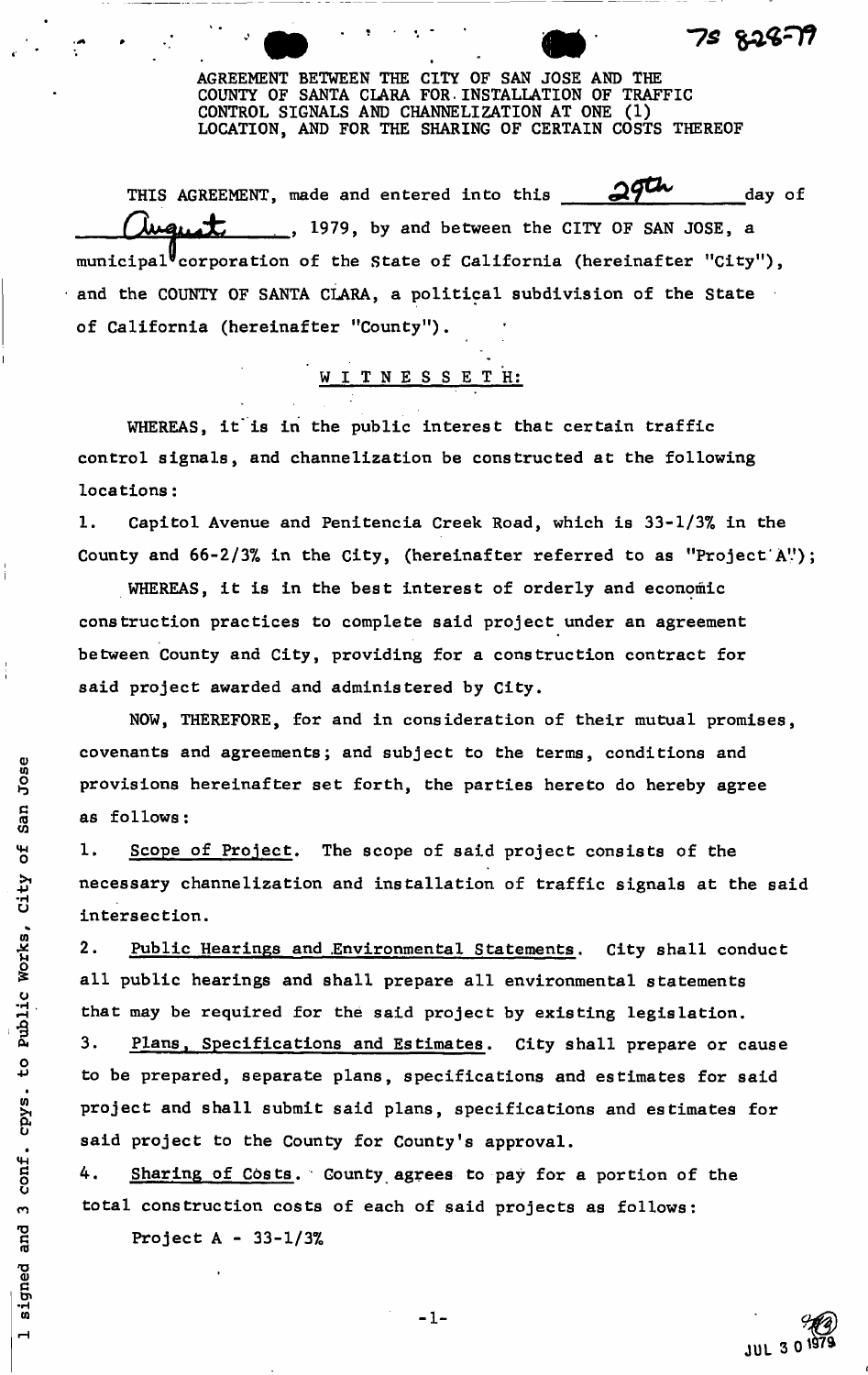It is contemplated that Federal Aid Urban (FAU) funds will become available for the construction of the project, and it is understood and agreed that County FAU funds received by City, as the administering agency for construction of said project, will be retained by City and credited to County's share of costs hereunder. 5. Prepayment. Upon approval of plans and specifications by County of the project, County shall pay to City 50% of its estimated share of the construction cost. The County estimated share, prepayment and estimated County matching share as follows:

 $\ddot{\bullet}$ 

|           | County<br>Estimated Share                                           | Prepayment | Estimated County<br>Matching Share                                    |  |
|-----------|---------------------------------------------------------------------|------------|-----------------------------------------------------------------------|--|
| Project A | 20,000                                                              | 10,000     | 3,414                                                                 |  |
|           |                                                                     |            | It is understood that the prepayment received from the County by City |  |
|           | as the administering agency for construction of said projects, less |            |                                                                       |  |

the County's actual matching share determined upon final accounting

will be refunded to County by City. 6. Award of Contract. After County has approved the separate plans and specifications for the particular project, City shall, subject to the provisions of paragraphs 7, 15, 17 and 18 hereof, advertise for bids for construction of said project, award a separate contract therefor, and supervise the construction thereof to completion. It is understood that the project mentioned herein may be included

within construction contracts embracing additional work to which County may not be contributing.

7. Maximum County Participation. County's share of construction costs shall not exceed the amounts shown for said project as follows:

Project A - \$30,000

In the instance the County's share of construction costs should exceed the said amounts the City shall notify the County and request County Board of Supervisors authorization for additional County participation for each particular project.

8. Liability Insurance. City agrees to require any contractor engaged to perform said project to take out and maintain in full force and effect during the construction of the project for which he is so engaged and until the acceptance of said project by City, a policy of public liability and property damage insurance insuring City, its officers and employees, and County, its officers and employees, from and against any loss, cost or expense arising out of

 $-2-$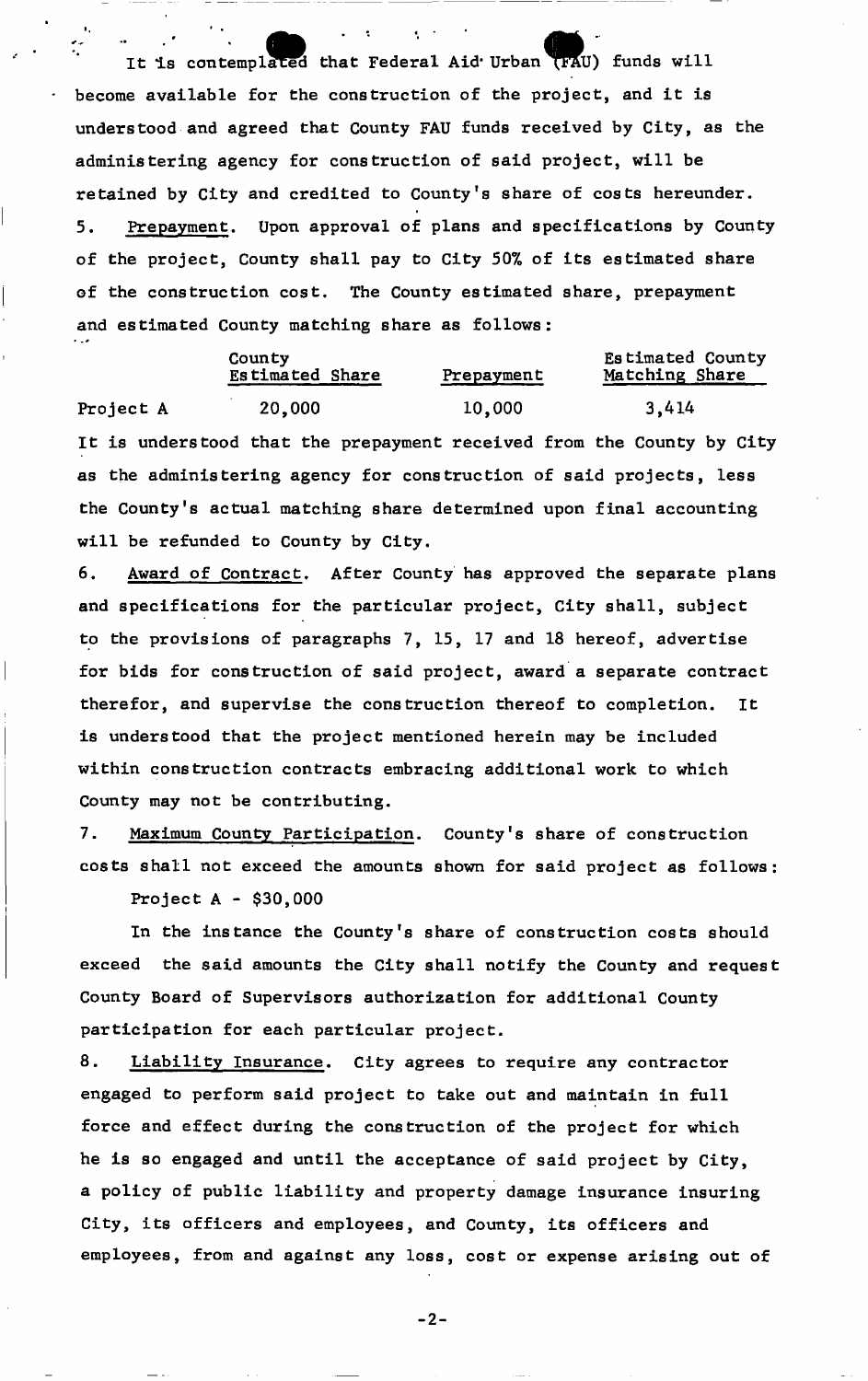or in any way connected with the construction of said project. The terms, provisions and conditions of such policy shall be those which City normally requires in connection with the type of construction contemplated for said project; provided, however, that City agrees to require such contractor to name County, its officers and employees as co-insured on such policy.

9. Construction Costs. As used in this agreement, the term "construction costs of a project" shall mean the sum total of all construction costs and expenditures made by City and County in connection with the project, excluding land acquisition costs and including, but not limited to, engineering costs and expenses, costs and expenses of preparation of plans and specifications, costs and expenses for inspection, publication, advertising and printing, that portion of the costs of the construction contract awarded by City which is allocable to the construction of said project, costs of extra work for a project authorized by City and County, and costs of all materials allocable to a project not included in the contract price of said construction project. "Construction costs of a project" shall also include the actual costs of -the traffic signal controller furnished by City for said project.

10. Final Accounting. Upon completion of a particular project, City shall pay the final construction costs of said project and shall prepare and furnish to County a final accounting of the total costs of said project. Said accounting shall show the final construction costs of said project in its entirety.

11. Adjustment of Costs. In the event that said final accounting shows that the said estimated sum paid by County to City pursuant to paragraph 5 hereof is more than County's share for the project as outlined in paragraph 4 hereof, City shall forthwith refund to County the difference.

In the event that said final accounting shows that the said estimated sum paid by County to City pursuant to paragraph 5 hereof is less than County's share for the project as outlined in paragraph 4 hereof, County shall forthwith pay to City the difference pursuant to paragraph 7 hereof.

-3-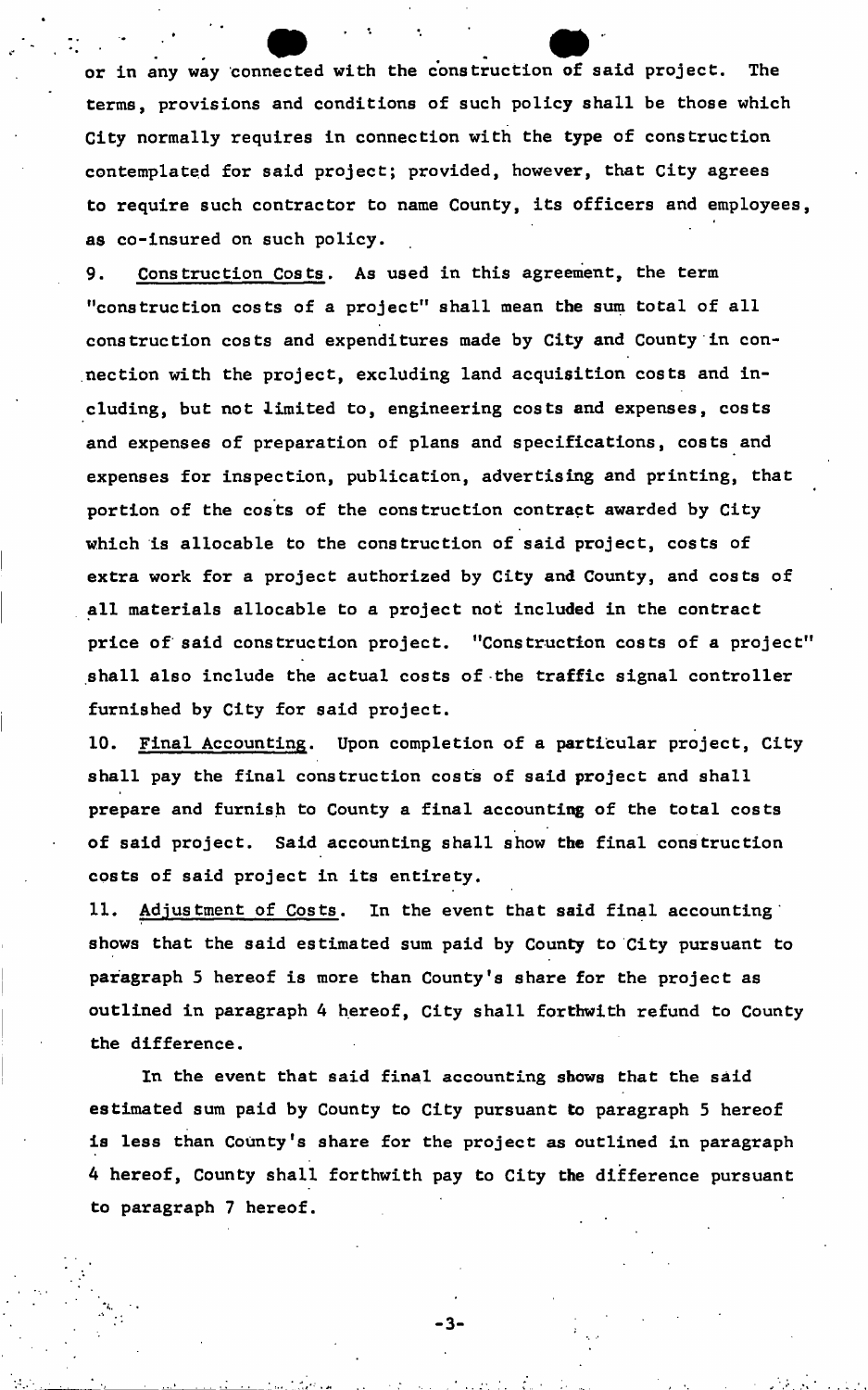12. Acquisition of Property. City agrees to acquire at its own cost and expense all of the real property required for the project located within City of San Jose; and County agrees to acquire at its own cost and expense-all of the real property required for the project located within the County.

13. Maintenance. Upon completion of the project, said project shall be operated and maintained by the City. The operation and maintenance costs for said project shall be apportioned between City and County according to the percentage within each jurisdiction, pursuant to existing operation and maintenance agreement, or, if none exists, then according to'the percentage in this present agreement. 14. Annexation. In the event any portion of the area within the limits of the project is annexed to San Jose before date of advertising .of said project by City, County's share of the "total construction costs" shall be decreased in proportion to the extent of said project lying within the territory annexed.

\*  $\frac{1}{2}$ .  $\frac{1}{2}$  and  $\frac{1}{2}$  and  $\frac{1}{2}$  are exercise of this agreement, San Jose shall be the administering agency and, as such, shall possess all powers common to both City and County which may be necessary to effectuate the purpose of this agreement, subject only to the manner of exercise of such powers provided herein and the restrictions imposed by law upon City in the exercise of such powers. 16. Hold Harmless. It is mutually understood and agreed:

(a) That neither County, nor any officer or employee thereof, shall be responsible for any damage or liability occurring by reason of anything done or omitted to be done by City under or in connection with any work, authority or jurisdiction delegated to City under this agreement. It is also understood and agreed that, pursuant to Government Code Section 895.4, City shall fully indemnify and hold County harmless from any liability imposed for injury (as defined by Government Code Section 810.8) occurring by reason of anything done or omitted to be done by City under this agreement under or in connection with any work, authority or jurisdiction delegated to City under this agreement.

(b) That neither City, nor any officer or employee thereof, shall be responsible for any damage or liability occurring by reason

-4-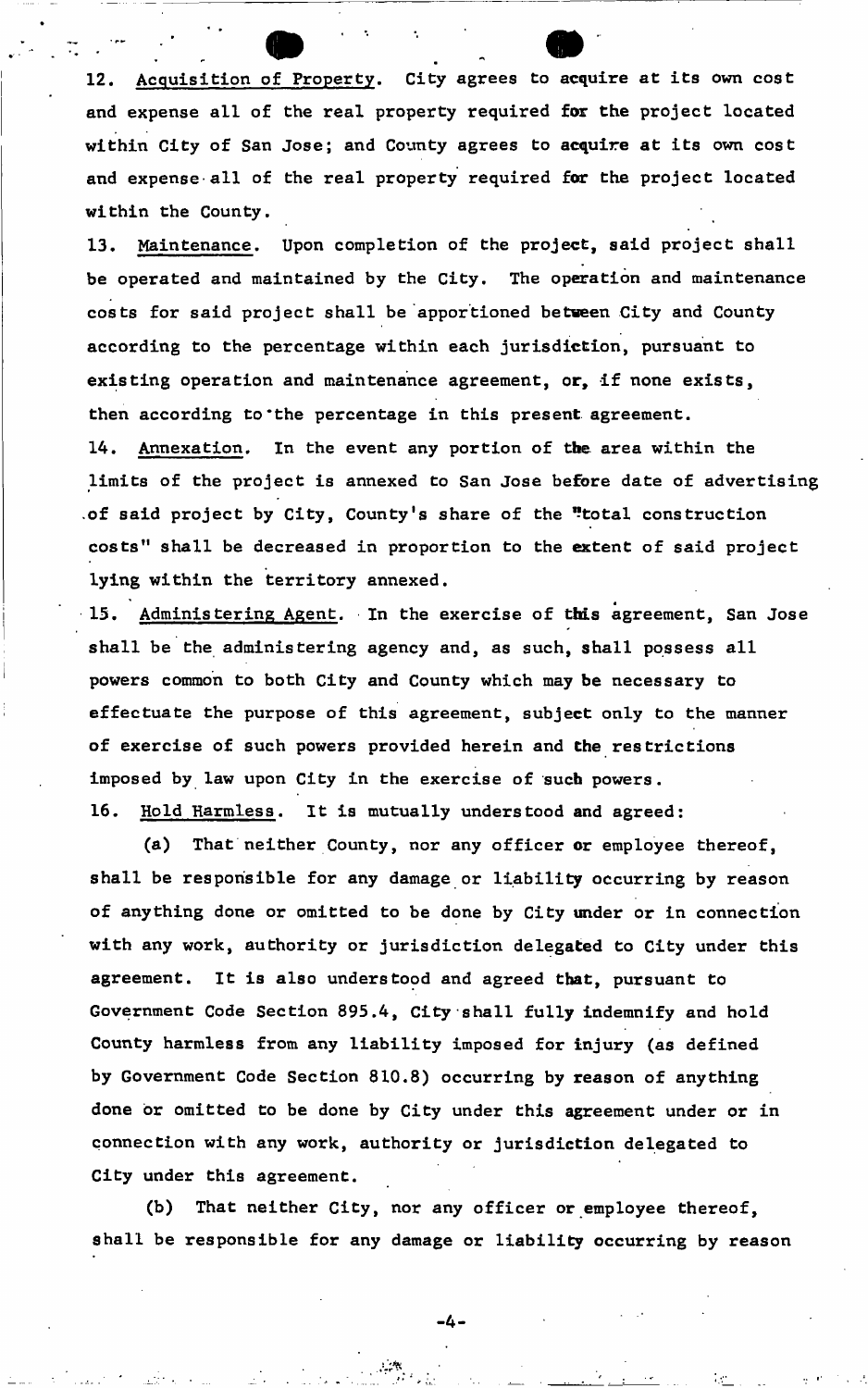of anything done or omitted to be done by County under or in connection with any work, authority or jurisdiction delegated to County under this agreement. It is also understood and agreed that, pursuant to Government Code Section 895.4, County shall indemnify and hold City harmless from any liability imposed for injury (as defined by Government Code Section 810.8) occurring by reason of anything done or omitted to be done by County under or in connection with any work, authority or jurisdiction delegated to County under this agreement. 17. Termination. In the event that a contract for the construction of the project is not awarded prior to June 30, 1980, the terms of sums paid by County to City, pursuant to paragraph 5 herein, with respect to said project shall be forthwith refunded, except that City's accrued costs for said project, if any, shall be deducted from such sum to be refunded to County according to the respective sharing of costs as provided in paragraph 4 . this contract shall be void with respect to said project, and any

18. Deletion of Projects. If the project does not obtain FAU funds for construction costs, said project may be deleted from this agreement at the option of either City or County, and in such instance, City and County shall share the actual accrued costs up to the date of deletion of said project according to the respective sharing of costs as provided in paragraph 4 .

WITNESS THE EXECUTION HEREOF the day and year first hereinabove set forth.

- 5

APPROVED AS TO FORM: CITY OF SAN JOSE, a municipal corporation

By⊆ HELEN EL JACKSON

Assistant City Clerk

ਦਰਬ "City"

Deputy City Attorney ATTEST

City Clerk

APPROVED AS TO FORM: COUNTY OF SANTA CLARA, a

leelt **County** Counsel

AΤT DONALD M. RAINS, Clerk

Board of Supervisors

political subdivision of the By<br>Chair tson, Board of Supervisors "County" **JUL 30 1979**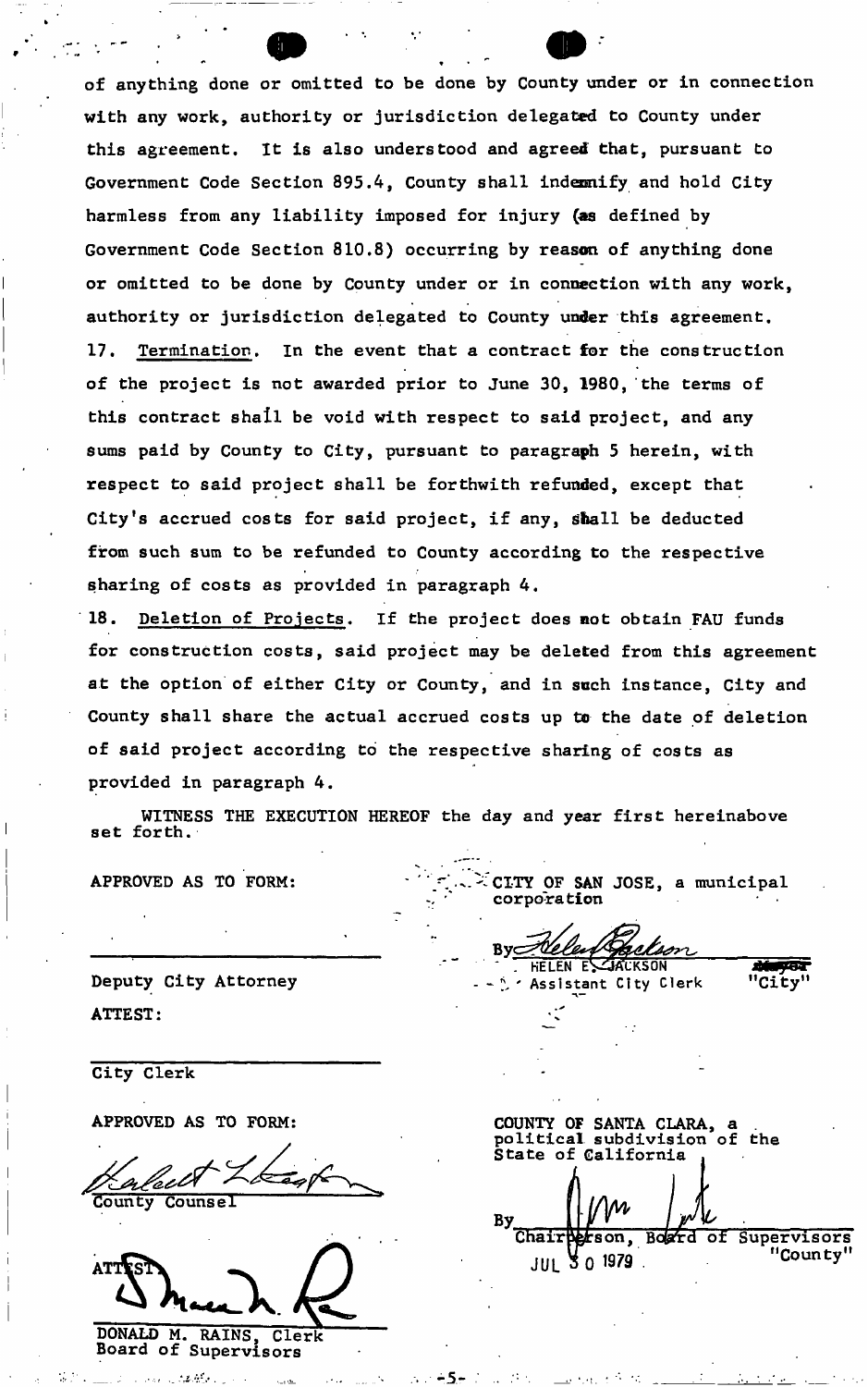RJL:JRS:se 6/6/79

### RESOLUTION NO. 51799

A RESOLUTION OF THE COUNCIL OF THE CITY OF SAN JOSE AUTHORIZING THE CITY CLERK TO EXECUTE FOR AND ON BEHALF OF THE CITY OF SAN JOSE ALL CONTRACTS PREVIOUSLY APPROVED BY THE CITY COUNCIL.

 $\bullet$   $\bullet$ 

/ '

BE IT RESOLVED BY THE COUNCIL OF THE CITY OF SAN JOSE:

Notwithstanding any action heretofore taken by the City Council to the contrary, unless hereinafter otherwise provided by the City Council, the City Clerk,or in the absence of the City Clerk, the Assistant City Clerk, is hereby authorized to execute for and on behalf of the City of San Jose, all contracts previously approved by the City Council.

ADOPTED this 3rd day of Ju1 y , 1979, by the following votes

**AYES: ESTRUTH, GARZA, McENERY, PEGRAM, SELF, WILLIAMS AND HAYES NOES: NONE ABSENT: NONE** 

YES. Mayor

ATTEST: FRANCIS L. GREINER

um & Some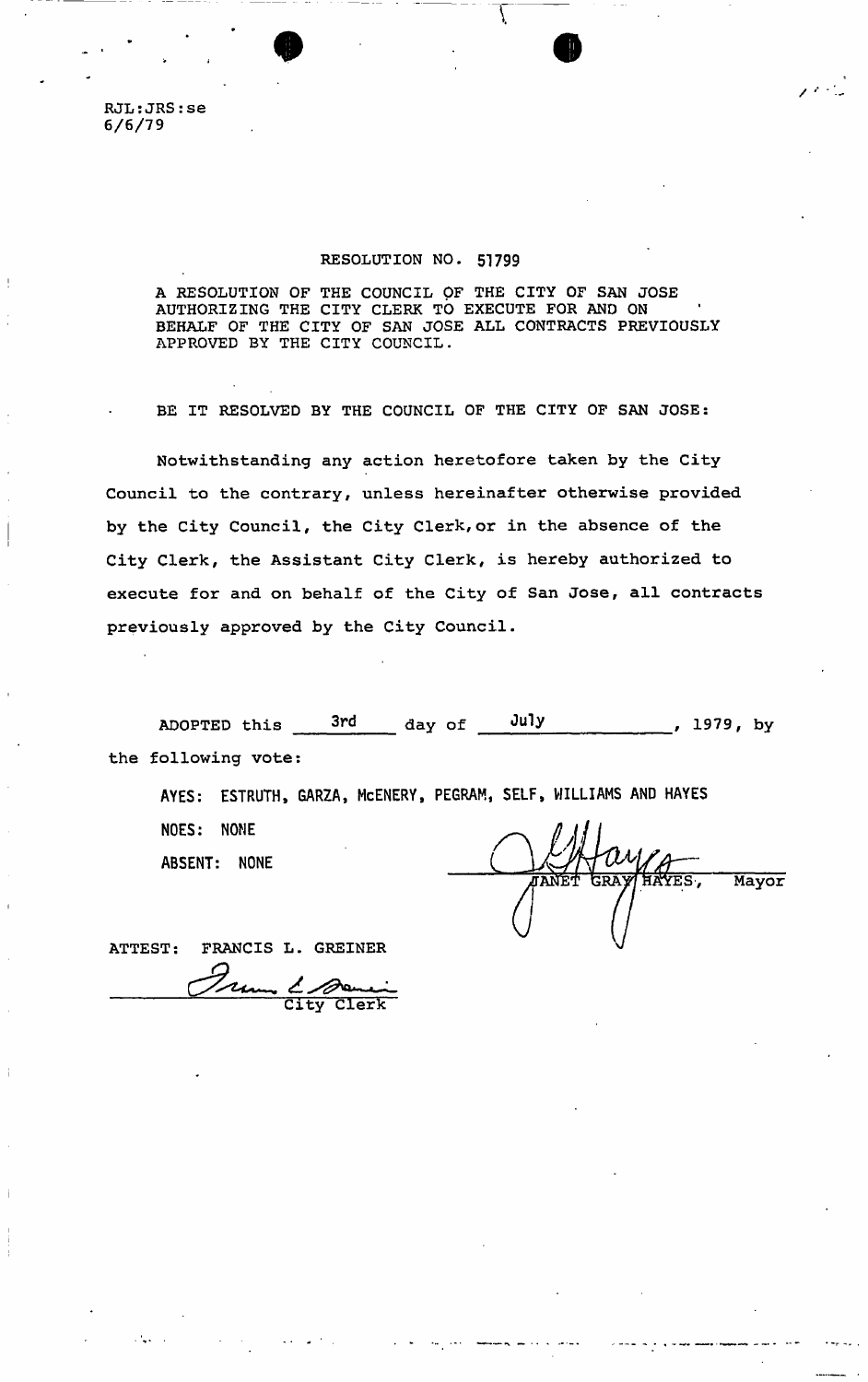

# CITY OF SAN JOSE, CALIFORNIA  $g_{\alpha}$

801 NORTH FIRST STREET SAN JOSE, CA 95110 (406) 277-4424

August 29, 1979

Auc 31 2 50 PM 179 COUNTY OF SANTA CLARA

उँदाला

County of Santa Clara 70 W. Hedding Street San Jose, California, 95110

ATTENTION: CLERK, BOARD OF SUPERVISORS

COST-SHARING AGREEMENT BETWEEN THE CITY OF SAN JOSE & THE COUNTY OF SANTA CLARA FOR SIGNALIZATION AT CAPITOL & PENITENCIA CREEK ROAD INTERSECTION

Attached for your files is/are j executed copy/copies of the above mentioned Agreement which was approved by the Council of the City of San Jose on  $8-28-7.9$ 

ue Perking

Sammie Perkins Deputy City Clerk

Enclosure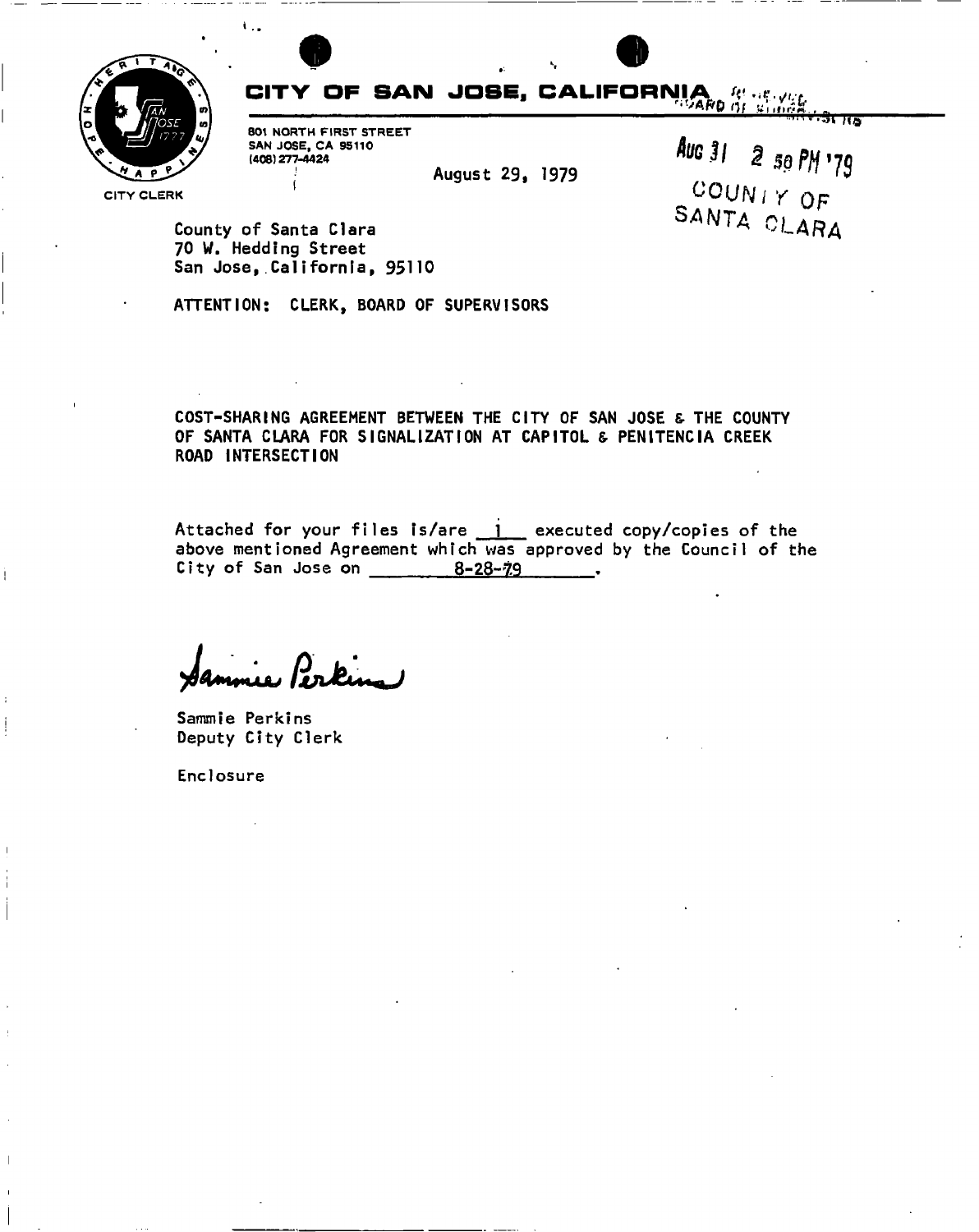| <b>County of Santa Clary</b>                                          |                                                                                                                |                     | <b>Transportation Agency</b><br>1555 Berger Drive<br>San Jose, California 95112 |
|-----------------------------------------------------------------------|----------------------------------------------------------------------------------------------------------------|---------------------|---------------------------------------------------------------------------------|
| California                                                            |                                                                                                                |                     |                                                                                 |
|                                                                       | TRANSMITTAL MEMORANDUM                                                                                         |                     | S.D. 3                                                                          |
|                                                                       | Page $1$ of $2$                                                                                                | DATE: July 16, 1979 |                                                                                 |
| COUNTY BOARD OF SUPERVISORS: Agenda Date July 30, 1979                |                                                                                                                |                     | Item No.                                                                        |
| TRANSIT DISTRICT BOARD:                                               | Agenda Date and the state of the state of the state of the state of the state of the state of the state of the |                     | Item No.                                                                        |
| TRANSPORTATION COMMISSION:                                            | Agenda Date                                                                                                    |                     | Item No.                                                                        |
| FROM: $LIV$ LOU MONTINI, TRANSPORTATION DEVELOPMENT                   |                                                                                                                |                     |                                                                                 |
| oun Lest, COST SHARING ACREEMENT RETWEEN THE CITY OF SAN JOSE AND THE |                                                                                                                |                     |                                                                                 |

SUBJECT: SHARING AGREEMENT BETWEEN THE CITY OF SAN JOSE AND THE COUNTY OF SANTA CLARA FOR INSTALLATION" OF TRAFFIC CONTROL SIGNALS AND CHANNELIZATION AT CAPITOL AVENUE AND PENITENCIA CREEK ROAD

#### Recommended Action

Board of Supervisors' approval of the attached subject City of San Jose/County/FAU Cost Sharing Agreement.

Subsequent approval of this agreement by the City of San Jose will provide for the sharing of costs attributable to the specific project. This project is included in the. current FAU Program and sufficient funds have been included in the current Highway Signal Fund Budget (2893-162) to provide for the County's share of the project costs.

The total estimated project cost breakdown is as follows:

| Project Intersection | County   | City     | Total    |
|----------------------|----------|----------|----------|
| Capitol/Penitencia   | \$20,000 | \$40,000 | \$60,000 |

Terms of the Agreement limit the County maximum share to \$30,000 for . the project with FAU participation at 86% of the costs.

#### Reasons for Recommended Action

Traffic signal installation at the specific location has been warranted by the City for this joint jurisdiction project.

APPROVED: DIRECTOR COUNTY EXECUTIVE

**JUL 34 19**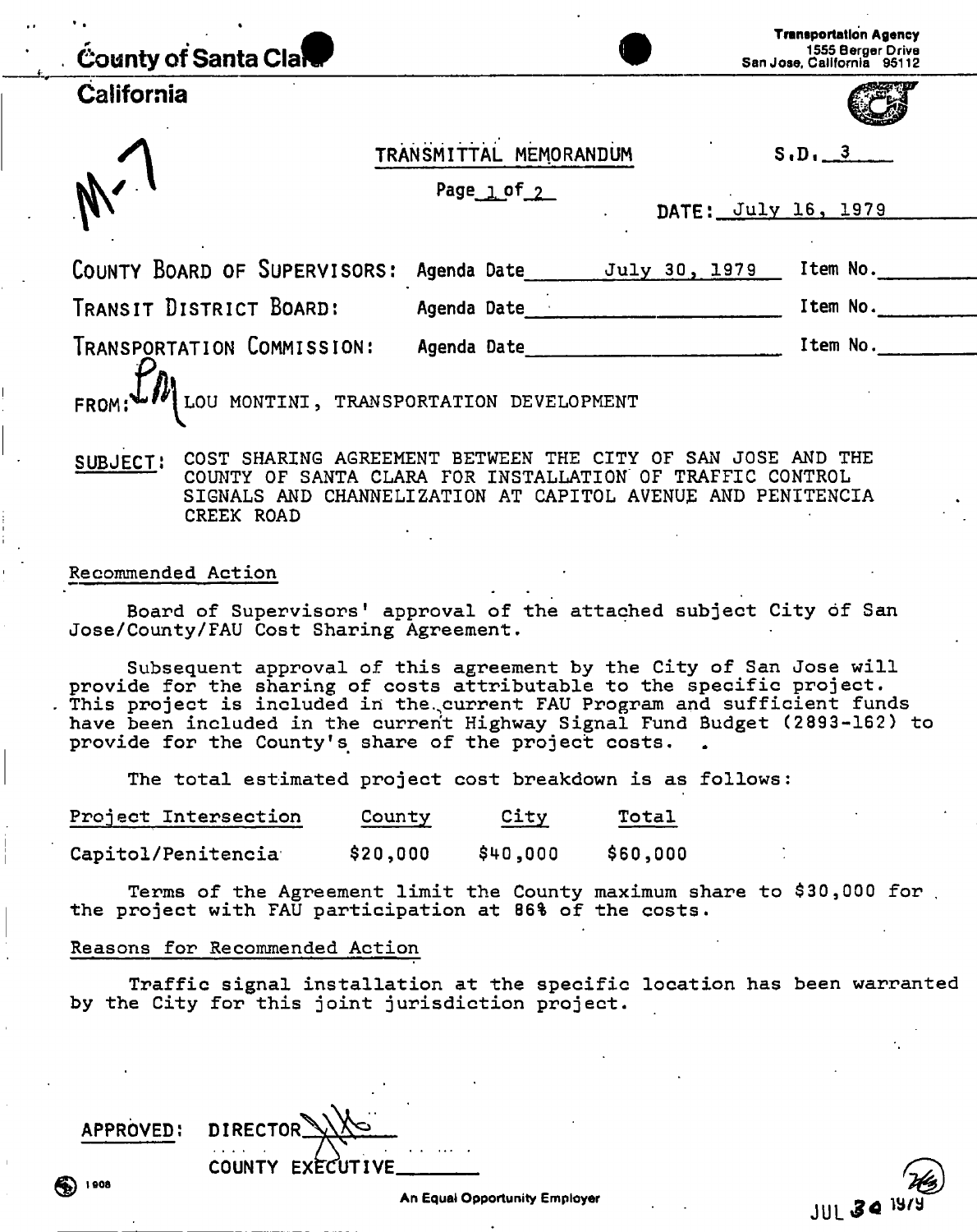

*F* 

## **DATE: July 16, 1979**

**COUNTY BOARD OF SUPERVISORS AGENDA DATE:- July 30, 1979** 

**TRANSIT DISTRICT BOARD AGENDA DATE:** 

**TRANSPORTATION COMMISSION AGENDA DATE;** 

**SUBJECT:** COST SHARING AGREEMENT BETWEEN THE CITY OF SAN JOSE AND THE COUNTY OF SANTA CLARA FOR INSTALLATION OF TRAFFIC CONTROL SIGNALS AND CHANNELIZATION AT CAPITOL AVENUE AND PENITENCIA CREEK ROAD

#### Background

An agreement for this project was submitted as Agenda Item 6 on May 1 4, 1979 at which time it was not approved by the Board of Supervisors (see attached D. Cobb memo dated May 16, 1979).

The subject new agreement has been prepared as a result of meetings with the City of San Jose and.is herewith submitted for the Board of 1 Supervisors approval.

#### Consequences of Negative Action

Federal funds amounting to 86% of the project cost would not be made available, and the project would have to be aborted or funded 100% by the City and County in proportion to each one's jurisdictional share. •

Steps following Approval

Approval of agreement by the City.

City administer project construction contract.

City furnish project final accounting to County and adjust costs accordingly.

LM:RJM:vlt

attachments

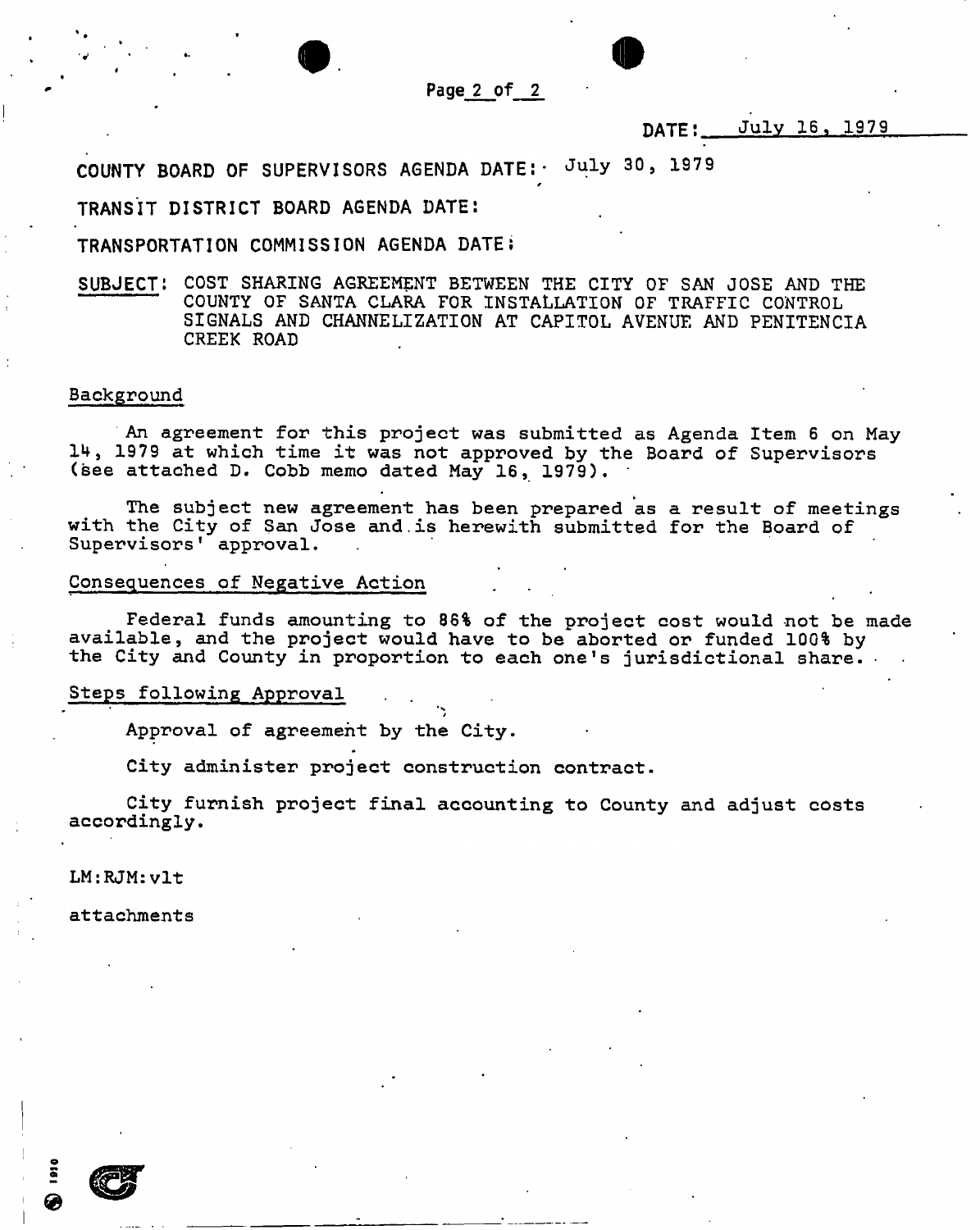|       | menorandum            |                                    | $\sim$ 10 $\sim$ 1          | .            |
|-------|-----------------------|------------------------------------|-----------------------------|--------------|
| سمعتى | Transportation Agency | <b>FROM</b>                        | Clerk, Board of Supervisors |              |
|       | <b>ISUBJECT</b>       | REFERRAL FROM BOARD OF SUPERVISORS | DATE                        | May 16, 1979 |

Board of Supervisors meeting: May 14, 1979

Agenda Item No. 6

Description: cost Sharing Agreement with City of San Jose for installation of Traffic Control Signals and Channelization at Branham Lane/Leigh Avenue; Capitol Avenue/Penitencia Creek Road.

Boar3 of Supervisors Action: Authorized execution of Cost Sharing Agreement with City of San Jose 'for installationof Traffic Control Signals and Channelization at Branham Lane/Leigh Avenue. The portion of the agreement relating to Capitol Avenue/penitencia creek Road was not approved pending meeting with City of San Jose. Please prepare a new contract.

5/17/12 Lnj, 122

 $1001 \pm 469$ 

ATTEST: DONALD M. RAINS Clerk of the Board

By:D. Cobb

**®** <sup>094</sup> <sup>8</sup>